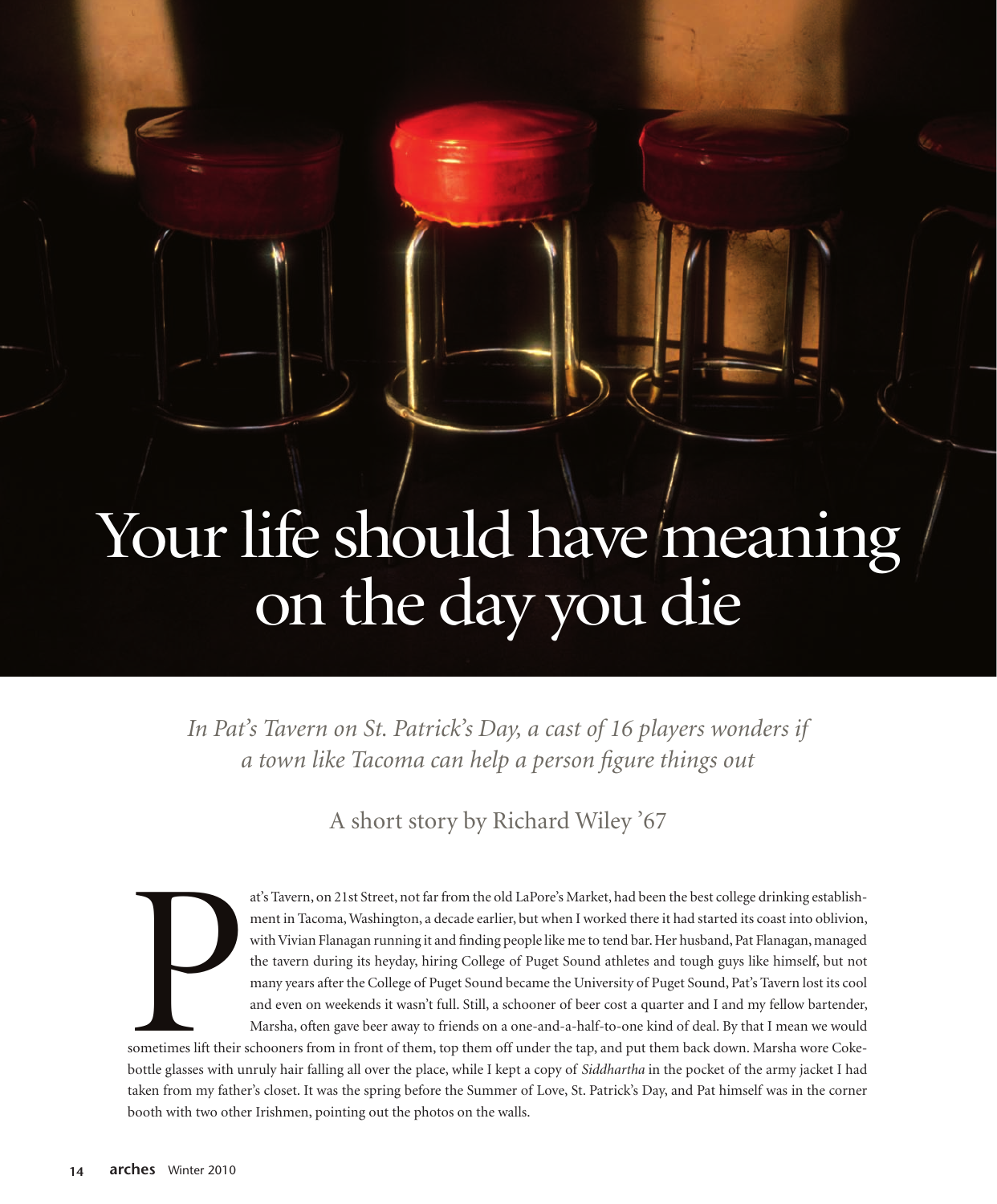"That's Harold Berg above you, Fatty," Pat said. "He still comes in occasionally. Played semipro after college."

Fatty was actually thin, with the face of James Cagney. "Harold Berg," Fatty said. "H-a-r-o-l-d  $B-e-r-g.$ "

Earlier they had been playing Irish Spelling Bee, a drinking game they'd invented, and Fatty was too drunk now to know that the game had ended.

 "Stop fookin' spelling everything," said Paddy, the third man in the booth. So they were Pat, Fatty, and Paddy, three men in their 60s in a bar owned by Pat and otherwise frequented by kids on the verge of hippiedom, who got their beers topped off by Marsha and me.

 "Harold Berg was in last night," I said, bringing the pitcher Pat had ordered for them. Pat himself didn't drink. Vivian told me that he had once, terrifically, but quit because drinking made the fighting man come out in him.

 "Did you give Harold Berg the news about your grandmother?" Fatty asked me, and all three men howled. A few months earlier I had used the excuse of my grandmother's death to get the weekend off to go to Westport, but my brother came in when I was gone and when Vivian consoled him over our loss he said she'd been dead for a decade. Vivian fired me the following Monday, but soon enough hired me back.

 I didn't mention my grandmother but asked instead, "Aren't you Harold Berg? H-a-r-o-l-d B-e-r-g?"

That sent Pat and Paddy into roars of drunken laughter, though Pat, of course, was sober. "Look behind you, Dick," he said. "Viv will fire you again if you don't start pouring beer."

 "For Christ's holy sake, is his name really Dick?" asked Paddy. "You've hired a boy named after his penis, Pat. No wonder your tavern's gone downhill."

Vivian was short and dough-faced and<br>disliked nearly everyone who came<br>into the bar. Raja and Mahmoud, two<br>exchange students from Saudi Arabia were at disliked nearly everyone who came into the bar. Raja and Mahmoud, two exchange students from Saudi Arabia, were at the top of the list of those she disliked, but they were regular customers, sitting and drinking the way some Muslims do when they get to America. "Look at them," Viv said. "Bold as you like and on St. Patrick's Day, too, just waiting for me to serve them…"

Vivian kept a milkshake container filled with Mogen David wine at the back of the bar by the cash register, and she turned and sipped from it now. "My own bar," she said. "I guess I can serve who I want."

Raja and Mahmoud sat in a booth with some friends of mine: Roy, who'd gone to Westport with me; Cheryl, Roy's girlfriend; John, recently back in town after graduating from Pomona College in California; and Becky Welles, the daughter of Orson Welles and Rita Hayworth. Becky had a calm and knowing look, more her father's than her mother's, and enjoyed coming to Pat's because we liked her for who she was, and not for her famous parents.

At the bar sat Ralph, an English teacher; Mona, whose husband was doing time at McNeil Island Federal Penitentiary—a much more exotic presence than the daughter of Orson Welles; Bob-the-lawyer, whose wife had left him and who kept trying to get Mona to take him home; and Duke, a philosophy professor. So Pat, Fatty, Paddy, Vivian, Marsha, Raja, Mahmoud, Cheryl and Roy, John-from-Pomona, Becky Welles, Ralph, Mona, Bob-the-lawyer, Duke, and me. Sixteen characters in search of a play, St. Patrick's Day, 1967. I haven't mentioned yet that I'd dyed my hair green for the occasion, but must mention it now, in light of what Mona said next.

 $\bigtriangledown$  ou look good with green hair, Dick." Mona came to Pat's nearly nightly and often took men home. She enjoyed saying *McNeil Island Federal Penitentiary* in a low and husky voice, to those she wanted to take. I thanked her but was too busy to stop and chat. I'd been trying to avoid Mona anyway, since she'd said *McNeil Island Federal Penitentiary* to me about five nights in a row. I hurried off with beer for Raja and Mahmoud and Roy and Cheryl and John and Becky.

"I'd like two burgers when you get a minute, please, Dick," said Mahmoud. "In fact bring two burgers for everyone at the table."

Mahmoud was fatter than Fatty and had a lot more money than everyone.

"Cooking's out tonight," I told him. "St. Patrick's Day and all."

The beer I had brought them was as green as my hair. John-from-Pomona said he'd go get the burgers at Frisko Freeze and bring them back. John had a motorcycle and one night a couple of weekends earlier he and I took it out along South Tacoma Way, stopping at every tavern, and now we were friends for life. As he headed for the door on the hamburger run, I worked my way back past Duke-the-philosophy-professor, who said, "I know you've read *On the Road*, Dick, but have you reread it?"

When Marsha heard Duke's voice she came over fast, though people were demanding beer. "I reread the damned thing," she said. "And rereading makes it ordinary. About like you are, Duke."

Marsha and Duke had had a fling a couple of weeks earlier and Duke had said he was moving on. He glared at her like Gertrude probably glared at Ernest, never mind the gender reversal.

Marsha never did much work when Duke was in the bar, and Vivian never did anything but cook and drink Mogen David, so I was busy for the next hour, with both taps open and green beer flowing, and with Bob-the-lawyer trying to offer me his services by writing me a free will. He offered the same thing to Mona, but she was looking the other way. Bob offered someone a free will every night, so it, along with Mona saying *McNeil Island Federal Penitentiary* and Duke extolling the virtues of rereading, were staples at Pat's, even when it wasn't St. Patrick's Day.

 $\prod_{\text{theve}}$ rish music came from a record player Pat had brought in, and Fatty and Paddy kept trying to make people stop talking while they listened to it. "Shut fookin' up," was how Paddy put it, standing in their booth so he could be seen.

"Do you mind if John works for a while?" I asked Vivian. "We need someone washing schooners or we won't have glasses to pour this stuff into in about 10 minutes."

I'd forgotten that John was out buying two burgers each for everyone at his table, but Viv didn't know who John was anyway, and when she said she'd pay him 10 bucks at night's end, I asked Ralph-the-English-teacher if he could be John until John got back. Ralph hated Duke, though, and wouldn't wash schooners if Duke was going to sit there criticizing him, so Becky came behind the bar and tied an apron over her overalls.

"Never mind rereading," said Duke when he saw Becky. "How about re-watching, Rebecca? Everyone's re-watched *Citizen Kane*, but did you ever re-watch *The Third Man?* If you haven't I've got two words for you, *Joseph* and *Cotten*."

"J-o-s-e-p-h C-o-t-t-o-n!" shouted Fatty. "He was a bloody Irishman!"

"It's spelt with an 'e' not an 'o,' ya drunken twit," said Paddy, and when Duke said, "He was not an Irishman," Marsha said, "Duke, you kill me."

"I've met Joseph Cotten," said Becky. "And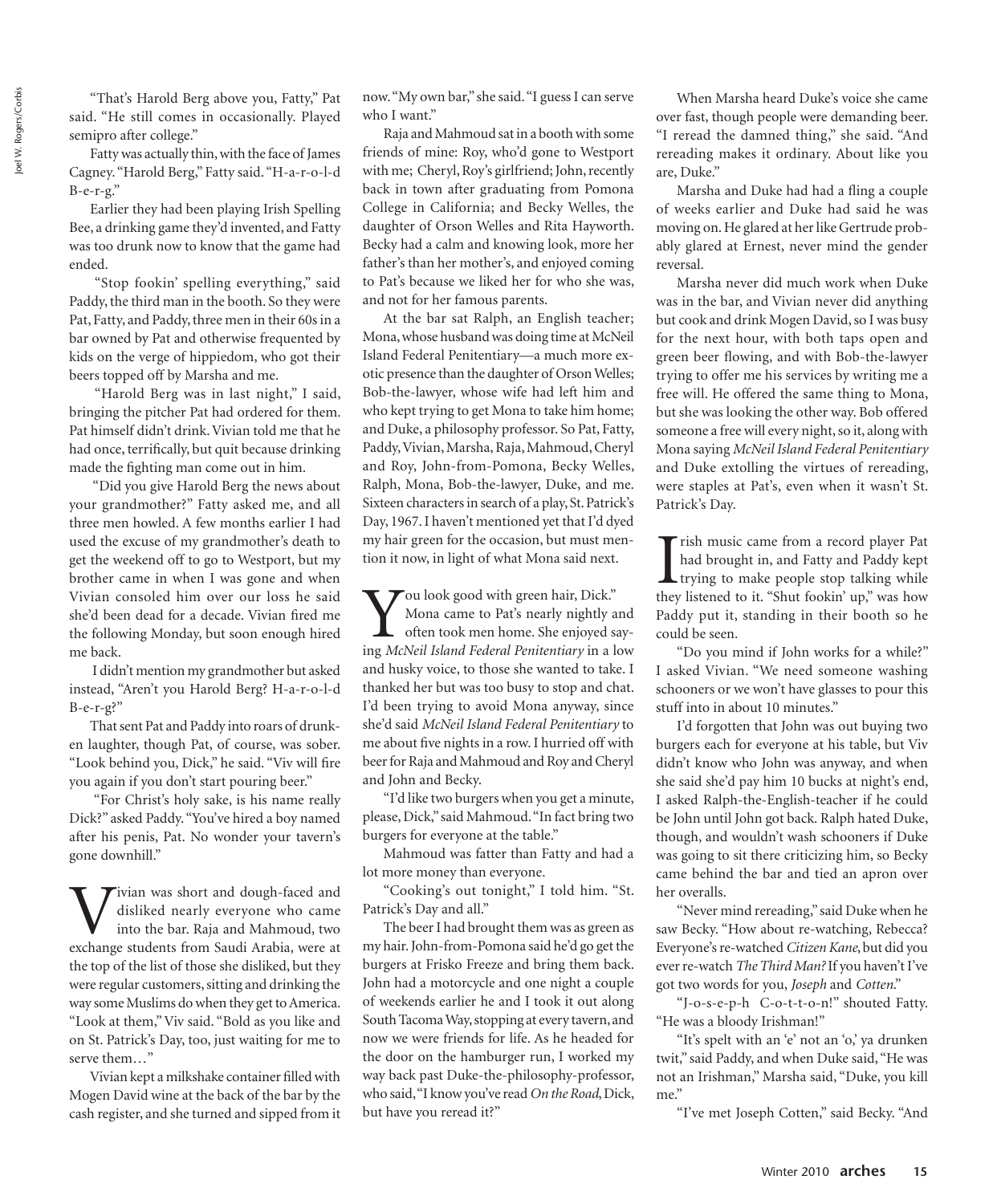you're right, he wasn't Irish, Duke. He was a working-class guy from Virginia. Had a great big crush on my mom."

Becky so rarely mentioned her parents that Pat turned the Irish music down.

"He mightn't have been Irish but he had an Irish heart," said Fatty.

Becky was washing schooners fast, running them into the soapy water and the rinsing tub and placing them on the drying rack. Orson Welles had come to Tacoma once and she'd brought him into Pat's, but that was the weekend of my grandmother's ersatz death and I'd missed him.

"Well, he's what makes *The Third Man*," said Duke.

 "What makes *The Third Man* is the story and screenplay, both by Graham Greene," said Ralph. "Becky's dad didn't direct it, so why be such a sycophant, Duke?"

 "He did direct it! *Citizen Kane, The Third Man*, and *The Magnificent Ambersons.* What a legacy! And you're the sicko-phant, Ralph."

You're right on two, but Carol Reed directed *The Third Man,* Duke," said Becky.

"Wouldn't you know it. A woman!" said Paddy. "Women direct the whole fookin' world."

"Carol Reed is Donna Reed's sister," said Fatty. "And if anyone says Donna Reed isn't Irish, I'll meet them outside right now."

"Sorry to say, Carol Reed is a man, Fatty," Ralph said.

All three Irishmen doffed invisible hats in honor of Carol Reed's Irishness, or Donna Reed's, maybe; then Pat asked Marsha to bring them more beer.

"Thanks a lot for helping," I told Becky. "And thanks for the story. I'm still sorry I missed your dad."

"It was you I brought him in here to meet, Dick," she said.

Vivian *had* been there the afternoon Becky brought her father in, and so had my brother, and when Viv gave him her condolences over the death of our grandmother, Orson Welles did, too. It was my brother's greatest thrill since seeing Louis Armstrong at the field house in 1957. "Orson Welles in Pat's Tavern," said Viv now. "Can you believe it, Pat? We're the watering hole for famous men. Maybe when the two Omars get famous we can put their photos on our wall, too."

The two Omars—Raja and Mahmoud raised their glasses to Viv, who'd been calling them the two Omars since she saw *Doctor*  *Zhivago* at the Rialto Theater downtown. For a while Mahmoud corrected her, saying, "It's Mahmoud, Mrs. Flanagan," though Raja understood both the joke and its insult from the start. Now, though, drink fired up the fiery side in Bob-the-lawyer, who swiveled on his stool to point at the men in the corner. "How would you like it if people started calling you the three Conans?"

"The man is talking to you, Pat," said Paddy. "Perhaps he thinks you need a will. And if three Irishmen are sitting in a bar and you call out 'Conan,' you're likely to get one of them. Conan, as it happens, is my given name."

"He's Conan O'Connor from Cork," said Duke, who made silly rhymes when the subject of rereading wore out.

The door kept opening and closing. A group of four cleared some bar stools just as John came back with his sacks full of burgers. Mahmoud got up to pay him for them, and Vivian started calling him Wimpy instead of Omar. Roy and Cheryl got up, too, to dance around in the one clear space.

"I'll Conan-from-Cork you," Paddy told Duke. "Pat, I don't know how you allow the likes of him in here. No wonder Harold Berg stopped coming."

When he said that, Vivian looked at Harold Berg's photo on the wall. "Why I didn't take Orson Welles' picture when he was here, I'll never know," she said, while Pat went over to Roy and Cheryl, put a hand on each of them, led them back to the booth, then got some plates, took the bag of burgers from John and laid them out, only one burger each instead of two like Mahmoud had ordered. He carried the burgers to Raja and Mahmoud and Roy and Cheryl, gave one to John, who now sat at the bar, then got five more plates for the five remaining burgers, delivering them to Duke and Mona, Ralph, and the two Irishmen in the corner. Viv and Marsha, Becky, Bob-the-lawyer, Pat himself, and I got no burgers at all.

"Now cook up some fries, Viv," Pat said. "These burgers are on Omar and the fries are on us."

Pat truly believed that Mahmoud's name was Omar, and Mahmoud tipped an invisible hat at him. Ten burgers delivered, then, and four men tipping invisible hats, and the story's not nearly to its end.

No one wanted Vivian to make the<br>french fries since she used old oil and<br>left them in too long, so I got the fries french fries since she used old oil and left them in too long, so I got the fries

from the freezer and began to cook them myself. The tensions in the bar, between Duke and everyone, between Vivian and the two Omars, and between the Irishmen and Bob-the-lawyer, seemed to dissipate by general consensus since St. Patrick's Day was for the exhibition of good cheer. As I cooked, sweating green sweat out of my hair, I heard Becky tell John that Vivian had offered to pay him 10 dollars and also saw that every schooner was clean again and Becky had taken off her apron. But instead of returning to the booth she took a stool next to Duke, available because no one else wanted to sit with him. John put the apron on and stood behind the bar with Marsha, while Marsha pretended an interest in Bob, since Bob had written her will the night before.

"I think I'll stay in Tacoma after I graduate," said Becky. "There's nothing more for me in L.A., and there's something about this place. Tacoma, Washington—who'd have thought it?"

She was talking to me, although I was facing the fry basket. Bob was on her left now, with Mona on the other side of him, and when Ralph got up to go to the men's room Paddy took his place. Becky would graduate in June, when the Summer of Love got started.

"There's something about every place, not just Tacoma, Becky," Duke told her. "And there's really something about great books, if people ever bothered to reread them."

I could feel warmth coming toward me from two directions, from the crazily cooking fries and from Becky.

"What do you suppose it is about Tacoma that would keep Becky here?" asked Mona. She was asking Duke, but Bob was ready with an answer. "Becky's not in probate in Tacoma," he said. "Orson's not the judge, and Rita's not the jury."

I thought that was a terrific answer, but Paddy said, "A person can't be in probate. What law school did you go to, ya twit?"

"He went to the *will* law school," said Fatty from behind him. "Whenever he looks at Mona he thinks, 'I will if you will,' but she won't have anything to do with him!"

He fell into Pat, roaring at his own joke, while Pat pressed the tips of his fingers together like a spider doing push-ups on a mirror.

"Drunkenness will get you nowhere, Bob," he said. "Take it from me, the sooner you get over her the better."

No one but Becky seemed to notice Pat's mid-sentence shift from his own past drunkenness to Bob's continued heartache over his wife.